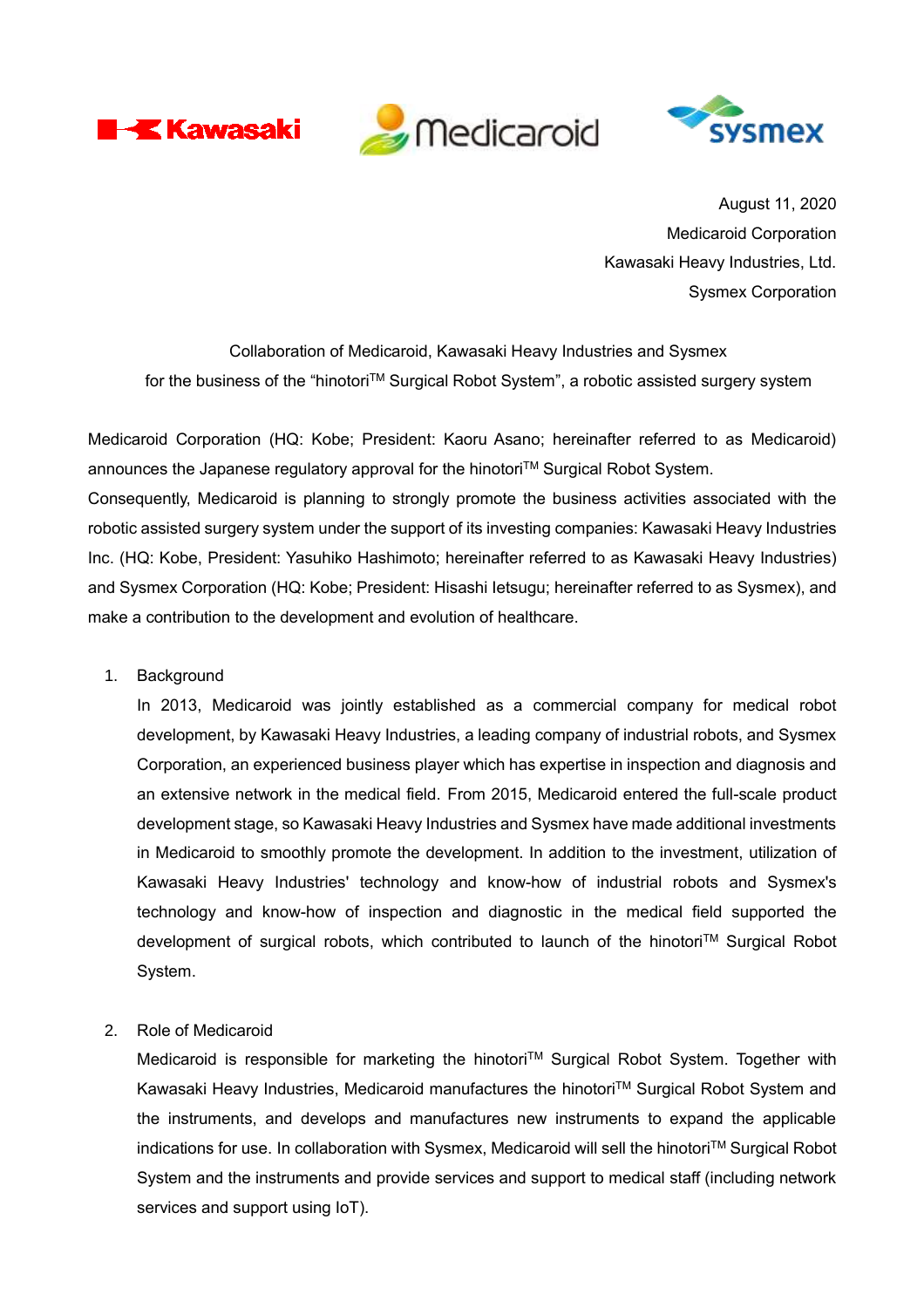#### 3. Role of Kawasaki Heavy Industries

In 1969, Kawasaki Heavy Industries succeeded in domestically producing Japan's first industrial robot. Since then, along with the development of Japanese manufacturing, they have provided high-quality and high-performance robots and high-value-added solutions to various industries as a pioneer of industrial robots. In Medicaroid's surgery support robot system business, Kawasaki Heavy Industries has jointly developed the hinotori™ Surgical Robot System and the instruments, leveraging the technology and know-how of industrial robots. Going forward, Kawasaki Heavy Industries will support the manufacture of the hinotori™ Surgical Robot System and the development of new instruments to expand the applicable indications for use. They will also support the maintenance work for the system and the instruments.

#### 4. Role of Sysmex

Sysmex has an integrated operation system from R&D, manufacturing, sales to services and support of medical device, reagents and software for in-vitro testing. They deliver their products to medical institutions in more than 190 countries and regions. Also, in Medicaroid's business for the robotic assisted surgery system, Sysmex will deliver the hinotori™ Surgical Robot System and the instruments to medical professionals as a general agent of Medicaroid products. Concurrently, Sysmex will develop network services and support content for efficient surgery while ensuring safety and creating environments for the entire operating room.

By combining Kawasaki Heavy Industries' and Sysmex's technology and know-how with Medicaroid's technology and experience in medical robot development, the companies are committed to contributing to a prosperous society where everyone, including patients, their families and healthcare workers, can live with peace of mind.

### **Roles of the three companies (Figure)**



Providing new value for medical robots Manufacturing and sales business]



Technology, safety and reliability cultivated in the industrial robot business [Development/Production]

Testing technology and medical institution network cultivated in the healthcare business [General Agent]

sysmex